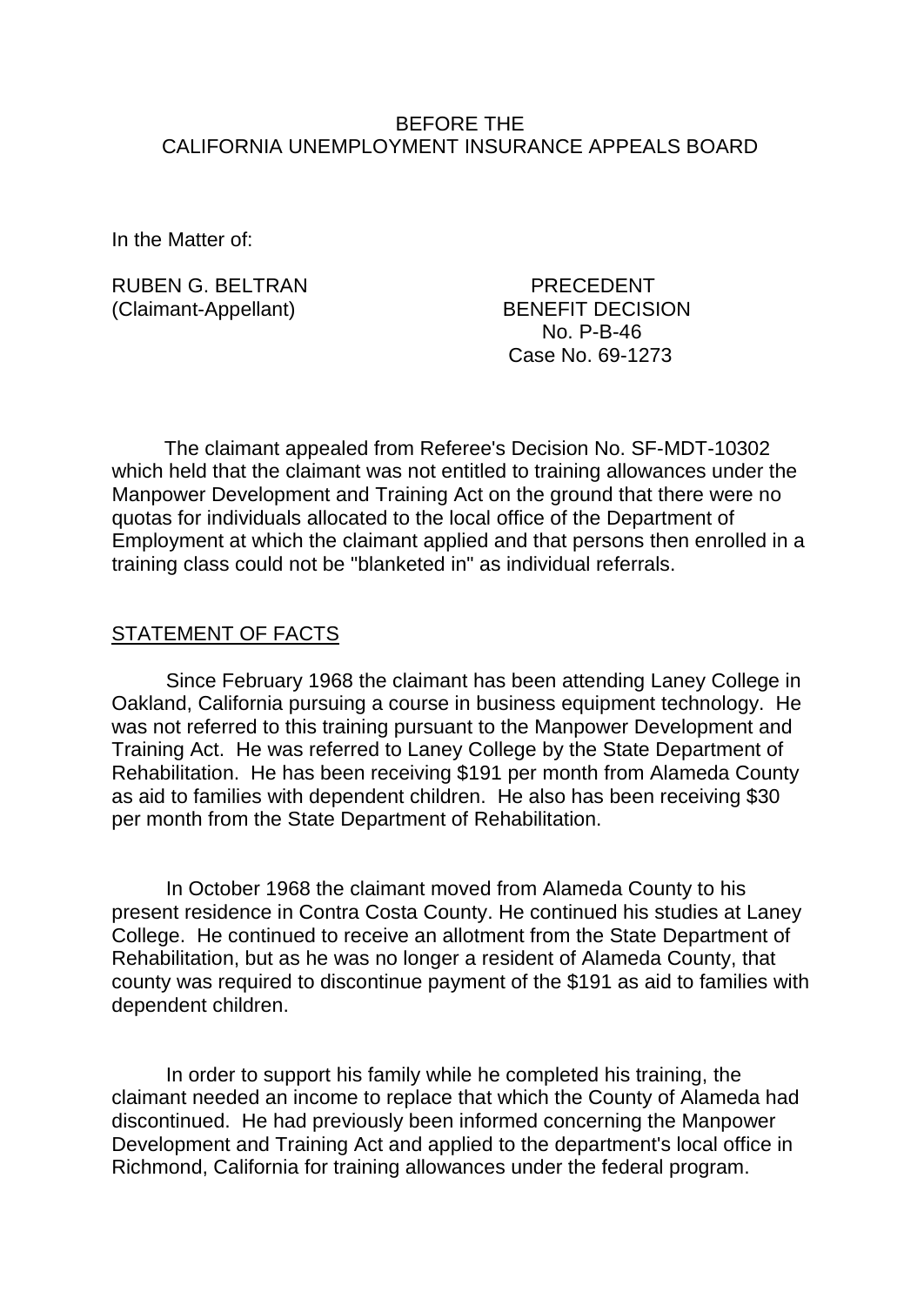In providing training programs within the budget allowed to it, the department allocates the number of individuals it may be able to refer to a particular training program to areas most likely to need the skill being taught. No allocation was made to Contra Costa County for trainees in business equipment technology. The claimant's progress and attendance was exemplary but, having no allocation, the manpower training specialist of the Richmond office informed the claimant could not be referred to the training course in which he was then enrolled.

Because the claimant was not satisfied with the specialist's verbal denial of a referral and was already attending the course for which he was seeking allowances, the specialist issued a written determination denying the claimant training allowances on the ground that he could not be referred to the course he was then pursuing. This determination was appealed to a referee. A hearing was held on December 3, 1968, in which the claimant and the manpower training specialist, as representative of the department, participated. The referee thereafter issued his decision which is here under appeal.

# REASONS FOR DECISION

Section 203(a) of the Manpower Development and Training Act, as amended (42 United States Code Annotated, section 2583), provides that the Secretary of Labor may, on behalf of the United States, enter into agreements with the states by which the state acts as agent for the United States to accomplish the payment of training allowances to unemployed persons selected for training pursuant to the provisions of the Act.

Section 206 of the Act (42 U.S.C.A. §2586) provides that it may be administered by a state agency pursuant to an agreement between the state and federal agency. Such an agreement was signed on August 22, 1962 designating the Department of Employment as the agency to administer the Act in California. Section 1 of the Agreement of 1962 provides in pertinent part:

". . .in behalf of the State and as agent of the Secretary, in accordance with the Act and the rules, regulations and procedures promulgated thereunder. The Agency will:

\* \* \*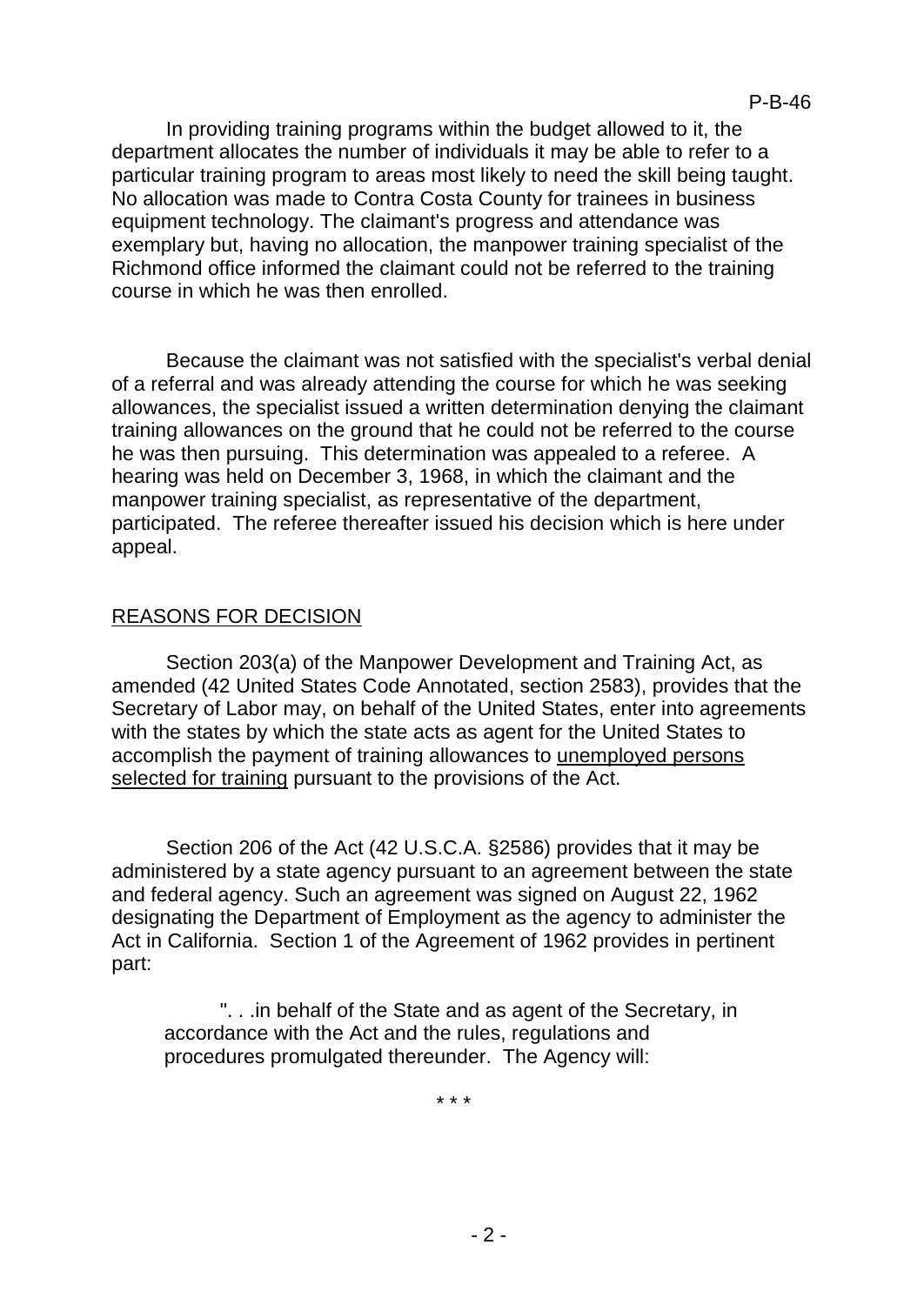"(B) pay training, subsistence, and transportation allowances to persons selected for and undergoing training provided by the Secretary (emphasis added)

Section 207 of the Act (42 U.S.C.A. §2587) provides that the Secretary of Labor shall prescribe such rules and regulations as he may deem necessary and appropriate to carry out the provisions relating to the selection of trainees and the payment of training allowances. Subpart D of these rules and regulations concerns allowances to be paid under the Act. In designating those to whom allowances shall be paid, the Secretary of Labor speaks of persons "selected and referred to training."

It is thus apparent from the Act, the regulations and the agreement under which the State of California administers Federal Manpower Development and Training Programs that referral to a training program must precede payment of any allowances. To be considered for training allowances one must be an individual who has been "selected and referred to training." Even though the claimant's purpose in visiting the department was to obtain training allowances because he was already enrolled in a training course, he never was referred to that course under the Manpower Development and Training Act. The question of allowances was never before the specialist, and his written determination denying those allowances to the claimant was unnecessary and superfluous. Thus, the only factual matter with which the referee should have been concerned at the hearing is that which deals with the specialist's decision not to refer the claimant to a training program. Any question of allowances can only arise after a referral has been made. The real issue which was before the referee arises because of the following provisions of the Act and the regulations concerning the right of appeal or review.

The Act does not provide a right of review or appeal. It does not mention such a right relative to a decision not to refer a person to training. It mentions appeals in connection with determinations denying allowances only of stating that determinations on that subject are "final and conclusive for any purposes and not subject to review by any court or any other officer," except as provided in an agreement or regulation (section 203(f), 42 U.S.C.A. §2583). It is thus apparent that insofar as decisions not to refer a person to training, the Congress of the United States intended that there should be no appeal rights and that insofar as a decision to deny allowances to a person selected and referred to training, there should be no appeal rights unless provided by the Secretary of Labor.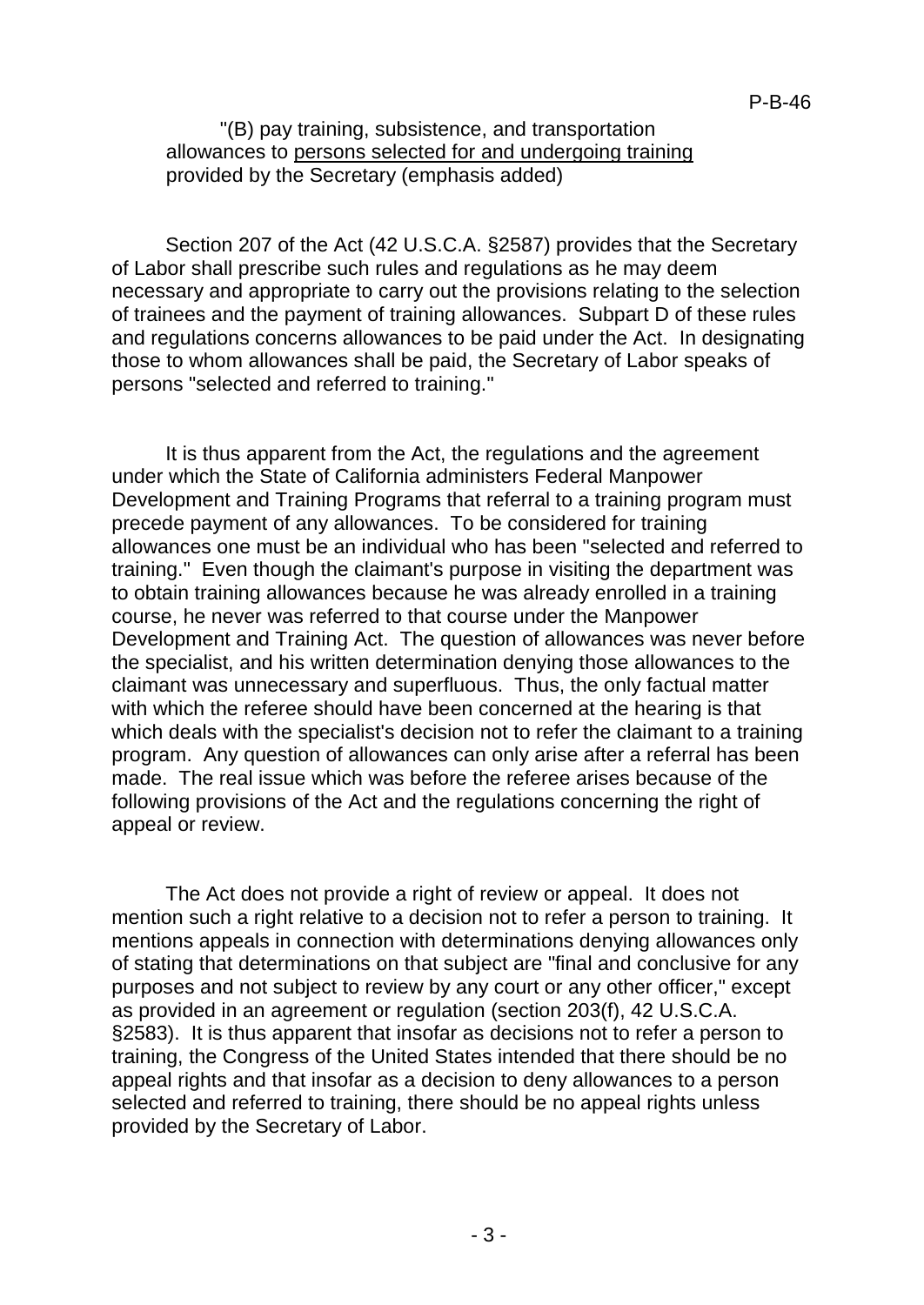The Secretary of Labor has been consistent with this expressed legislative intention by providing for appeals only from determinations "with respect to allowances or other training payments" and providing in subsection (2) (b) of section 20.51 of the regulations that "Determinations concerning selection or referral of individuals for training shall not be subject to appeal." Under such circumstances it is concluded that the referee had no jurisdiction in the first instance to consider a purported appeal from the specialist's determination. For the same reasons this board has no power to review the referee's decision unless a right of appeal has been created or perfected where none previously existed.

We must therefore examine whether the issuance of the department's determination denying allowances, rather than declining referral, conferred jurisdiction on the referee and this board; whether assumption of jurisdiction by the referee to hear an appeal prohibited by statute and regulation establishes a right in favor of the claimant that this board review the referee's decision; and, whether participation in the hearing before the referee by the specialist on behalf of the department creates a jurisdiction in the referee or this board by estoppel or consent.

There is no constitutional right to an appeal or other review (Bates v. Ransome-Crummey Co. (1919), 42 Cal. App. 699, 184 P. 39; Pacific Gas Radiator Co. v. Superior Court (1924), 70 Cal. App. 200, 232 P. 995). A right to appeal did not exist at common law and any modern right to appeal must therefore be derived from statute (Gale v. Tuolumne County Water Co. (1914), 169 Cal. 46, 145 P. 532; In re Sutter-Butte By-Pass Assessment No. 6 (1923), 190 Cal. 532, 213 P. 974; Weiss v. Garofalo (1949), 89 Cal. App. 2d 811, 201 P. 2d 845). An administrative agency has only the power conferred by statute and must strictly adhere to limitations in the statute delegating power to it (Whitcomb Hotel v. California Employment Commission (1944), 24 Cal. 2d 753, 151 P. 2d 233; Blatz Brewing Co. v. Collins (1945), 69 Cal. App. 2d 639, 160 P. 2d 37). The statute cannot be construed to confer upon ministerial officers authority that the legislature has seen fit to withhold (Christophel v. Riley (1929), 206 Cal. 242, 273 P. 1064).

In Gale v. Tuolumne County Water Co., supra, the defendant appealed an order of contempt. Section 1222 of the California Code of Civil Procedure provides that judgments in cases of contempt are final and conclusive. In declining to hear the appeal on its merits, the court said:

". . . Necessarily a judgment, which by the code is made final and conclusive, is not appealable. This court has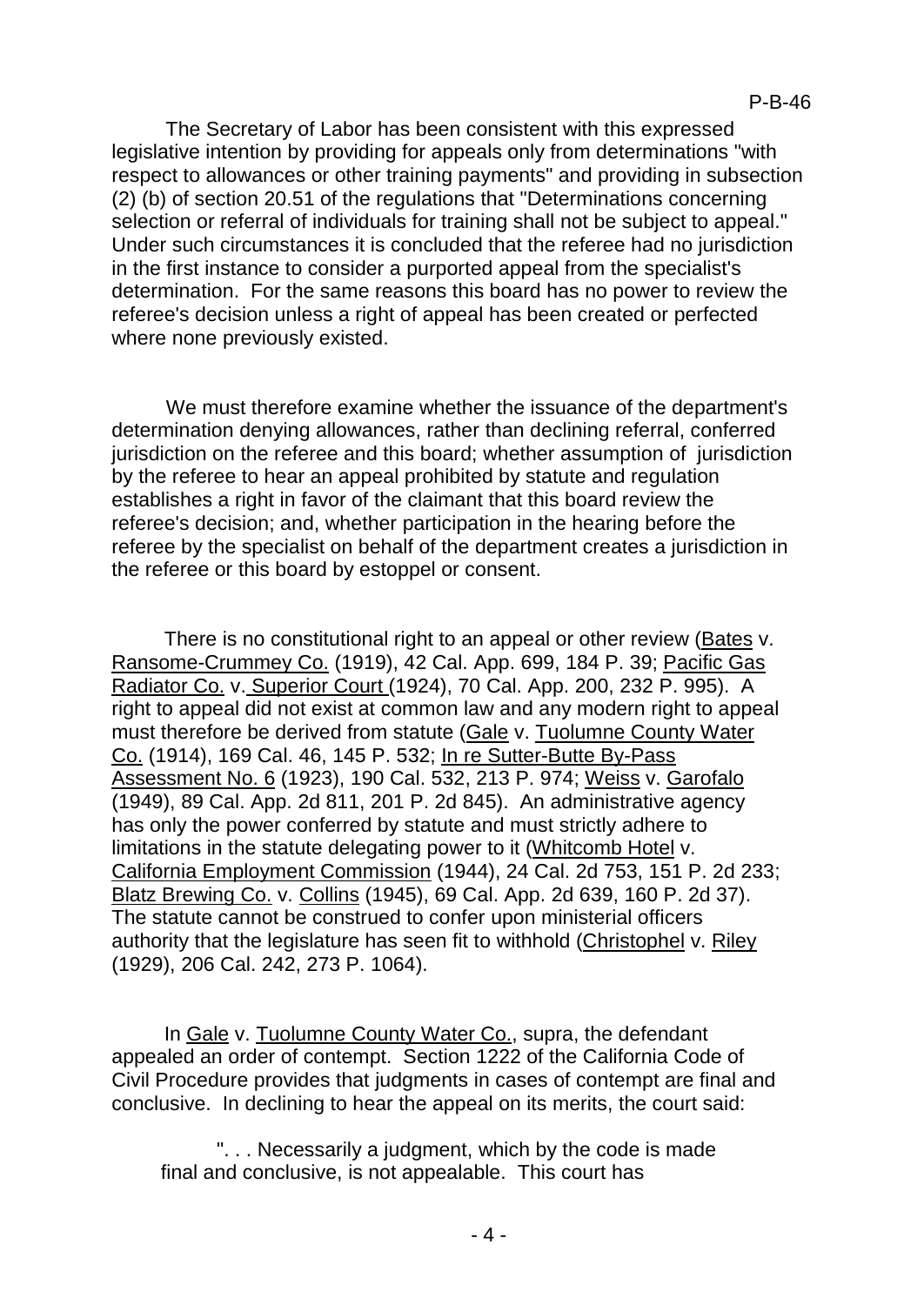repeatedly held that by reason of its finality and conclusiveness the judgment in a contempt case is not appealable [citations omitted]. An appeal does not lie from such a judgment, even though it appear that the court adjudging one guilty of contempt has acted without jurisdiction. . . ."

Although jurisdiction of the person may be conferred by consent, jurisdiction of the subject matter cannot be conferred upon an administrative tribunal by agreement of the parties. In Zurich General Accident & Liability Ins. Co. v. Industrial Accident Commission (1923), 191 Cal. 770, 218 P. 563, the parties agreed, in a policy of Insurance, that it applied to industrial injuries. The court held, however, that such an agreement could not confer jurisdiction on the Industrial Accident Commission when exclusive jurisdiction of the matter in controversy was vested in the admiralty courts.

Jurisdiction of the subject matter cannot be conferred by estoppel. In Employers' Liability Assurance Corporation v. Industrial Accident Commission (1920), 187 Cal. 615, 203 P. 95, the parties agreed, in a policy of insurance, that it applied to industrial injuries. The court held that the Industrial Accident Commission's jurisdiction extends only to an employer-employee relationship. It was also held that jurisdiction in the commission could not be established by any estoppel against the employer's insurance company that might arise out of having listed a partner of the insured partnership as an employee in the policy and having listed premiums for his coverage.

In Unemployment Reserves Commission v. St. Francis Home Association (1943), 56 Cal. App. 2d 271, 137 P. 2d 64, failure to object did not confer trial jurisdiction on the appellant department of the superior court. In Higgins v. Coyne (1946), 75 Cal. App. 2d 69, 170 P. 2d 25, failure to object to an erroneous transfer of the case to the superior court and participation in the trial which took place therein did not confer jurisdiction on the superior court.

Although no question of jurisdiction is raised at the trial of an issue, questions of jurisdiction are never waived and may be raised for the first time on appeal (Lindsay-Strathmore Irrigation District v. Superior Court (1920), 182 Cal. 315, 187 P. 1056; Sampsell v. Superior Court (1948), 32 Cal. 2d 763, 197 P. 2d 739).

We may determine the jurisdictional question although it is considered here for the first time. The essential determination of the manpower training specialist was that the claimant could not be selected and referred to the